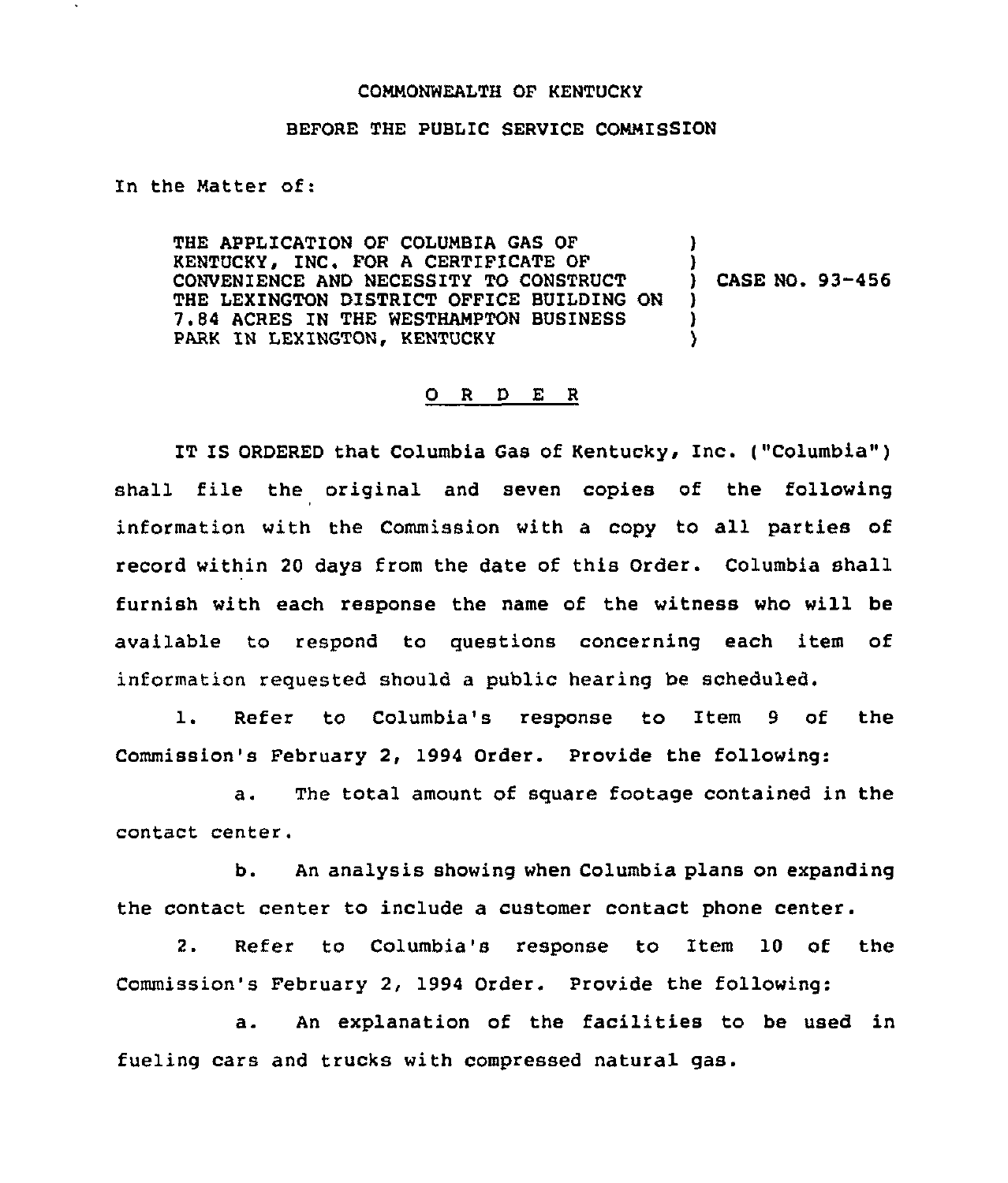b. An analysis that shows how Columbia is going to determine the costs to allocate to the dispenser that will be available for use by non-company entities. Include with your response copies of all supporting workpapers, calculations, and documentation used to arrive at the allocation.

c. An explanation of how Columbia intends to record the revenues and expenses associated with the dispenser used by noncompany entities.

d. An analysis that shows how Columbia is going to determine the amount to charge non-company entities for use of the dispenser.

e. An explanation of the staffing reguirements for the dispensers. Include with this explanation whether or not Columbia intends to operate the dispenser outside its regular business hours and what additional security measures Columbia will be reguired to take to provide this service.

3. Refer to Columbia's response to Item 14 of the Commission's February 2, 1994 Order. Provide the cost per square foot for each of the following areas:

a. Office space.

 $\bullet$ 

b. Warehouse space.

c. Natural gas fueling facility.

d. Car wash.

4. Refer to Columbia's response to Item 11, Sheet <sup>3</sup> of 11, of the Commission's February 2, 1994 Order. Is the absorption liguid chiller package a standby unit or part of the HVAC? For

 $-2-$